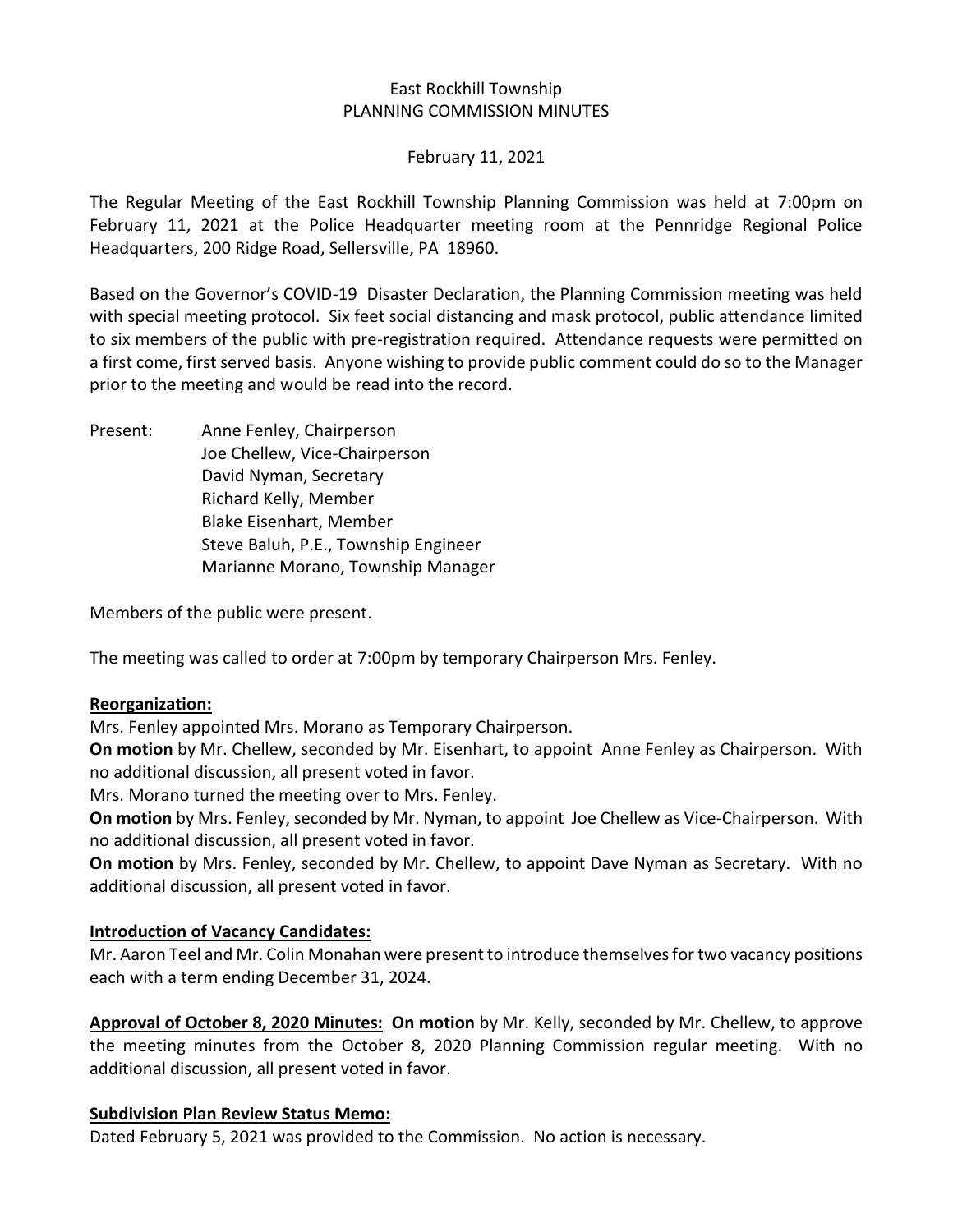## **Old Business:**

Weidner Tract Preliminary Plan: Proposed subdivision is located within both Hilltown Township and East Rockhill Township, containing a total of 28.61 acres in area (net). 2.54 acres (net) are located within East Rockhill Township along Seven Corner Road. An approximate 1,650 feet long cul-de-sac street is proposed for access to 20 single family dwelling lots, with one additional lot taking access from South Perkasie Road. The site entrance and four building lots are located within East Rockhill Township. Lots in East Rockhill Township are 50,000+ square feet in area. Site is located within the Suburban (S) Zoning Districts in Hilltown Township. Lots are proposed to be served by public water and sanitary sewer disposal facilities.

At the time of sketch plan review it was suggested that the applicant prepare a more details, but not necessarily complete, plan to provide additional information for the Townships to review and discuss subdivision feasibility, requested waivers, street length/configuration, and street ownership/maintenance. Subsequently, this partial preliminary plan submission was received . As the submission is incomplete, the following comments will be cursory in nature, except where detailed information was provided.

On behalf of the applicant Mr. Ben Goldthorp P.E. was present.

- 1. The 1650 feet long cul-de-sac and number of lots serviced by the cul-de-sac street is in noncompliance with Section 22-507 of the Subdivision Ordinance. East Rockhill Township regulations limit cul-de-sac streets to a maximum of 500 feet in length, and to serve access to no more than 12 dwelling units. Hilltown Township Subdivision Regulations are consistent with these limitations for a permanent cul-de-sac street. Current plan eliminated the previously proposed "Reserved R-O-W" connecting the cul-de-sac turnaround to South Perkasie Road. However, a "Reserved R-O-W'' is proposed between lots 15 and 16 for possible future access to an adjoining parcel.
- 2. Proposed street crosses the Township boundary which requires approval by both Townships pursuant to Section 22-505.13 of the Subdivision Ordinance. Street maintenance responsibilities must be resolved between the applicant and Townships if the proposed street is permitted. Pursuant to review by Township staff, it was recommended that East Rockhill Township only enter into an agreement to provide winter maintenance for the portion of the street in Hilltown Township if the total Cul-de-sac length does not exceed 500 LF (consistent with Township regulations) . Township staff does not recommend ownership and full maintenance responsibilities of the Hilltown Township portion of the street. Pursuant to plan notes, a waiver is requested from cul-de-sac street length requirement and crossing of township boundary, in both Townships.
- 3. The cul-de-sac street is proposed to be 32 feet wide, within a 56 feet wide right-of-way, with curb and sidewalk on both sides for the full length of the street. Section 22-506 of the Subdivision Ordinance regulates street right- of-way width based upon on-street parking as determined by the Township. If Township determines that parking on both sides of the street is required, minimum street width of 36 feet within a 60 feet wide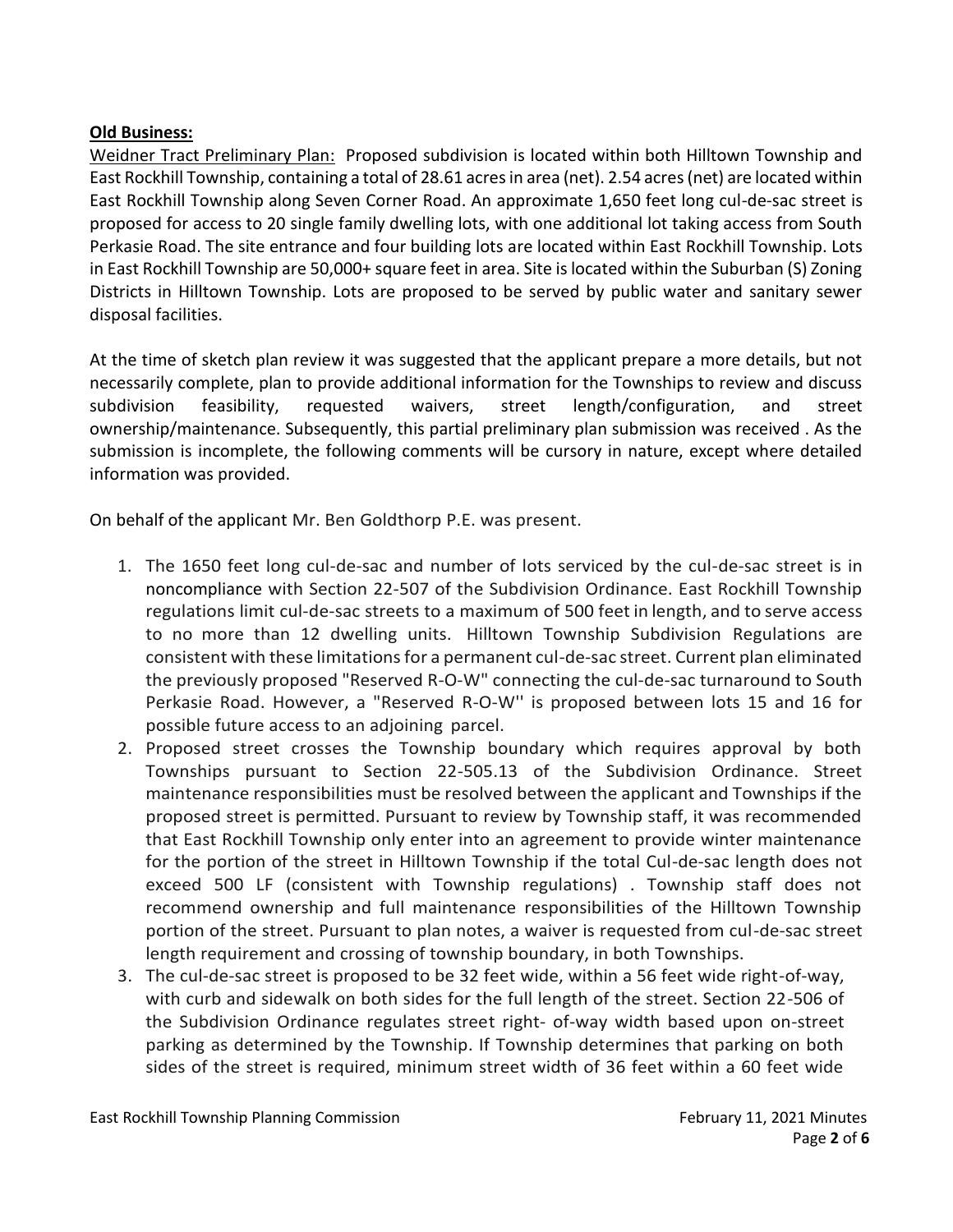right-of-way should be provided. Current design allows for parking on one side.

**Discussion was to provide adequate road width for emergency services, bus stop would be discussed with Pennridge School District which typically does not have busses go into a cul-de-sac and it was suggested to allow the road be private with homeowner association responsible for road maintenance. Currently there is a homeowner association for stormwater facilities only.** 

- 4. Site capacity calculations have been included on the plan and indicate that 4 dwelling units are permitted in East Rockhill Township. **Comment.**
- 5. A portion of lot 20 is proposed to cross into Hilltown Township. The area, which is approximately 15 feet wide, is part of the required side yard setback and is not buildable. Pursuant to notes on the plan, the applicant is requesting a waiver of Section 22-502.3 of the Subdivision Ordinance which requires lot lines to follow township boundaries. Township should determine if lot configuration is satisfactory. **Two lots were proposed with access to the new road instead of Seven Corner Road with a waiver request. One lot is preferred by the Commission; however the two new lots can have access to Seven Corner Road which would not require a waiver request.**
- 6. Improvements are proposed along site frontage with Seven Corner Road including, drainage improvements, widening, curb, and sidewalk. Full width cartway reconstruction/overlay paving is also required. Drainage improvements/storm sewer is proposed to extend southwest into Dublin Way and northeast along two adjoining properties to address existing drainage issues discussed during a site meeting with the neighboring property owners. More detailed plans are required to determine the full impact of proposed improvement on grading and tree removal. (SLDO Sections 22- 505.16 and 506.4) **Will comply and continue discussion with Township Engineer.**
- 7. Intersection of proposed street with Seven Corner Road is located within 250 feet of a sharp bend in Seven Corner Road at its intersection with Dublin Way. Sight distance information (required and available) and adequate detail should be submitted to determine if the proposed access location is satisfactory with respect to safe traffic flow/turning movements. Consideration should also be given to the dwelling located opposite the proposed intersection (NYCE, TMP 12-13-18-7). Finally, any improvements proposed along Seven Corner Road should be designed to integrate with Dublin Way intersection, existing driveway access to TMP 15-11-102 (Wimmer), and existing drainage facilities. (SLDO Section 22-510) **Will comply.**
- 8. Stormwater management must be designed in accordance with Township Stormwater Management Ordinance (Township Code Chap. 26, Part 3). A proposed stormwater management basin is located to the rear of lot 19 within Hilltown Township. This area was delineated with wetlands on a 1990 subdivision plan. Basin location/wetland conflict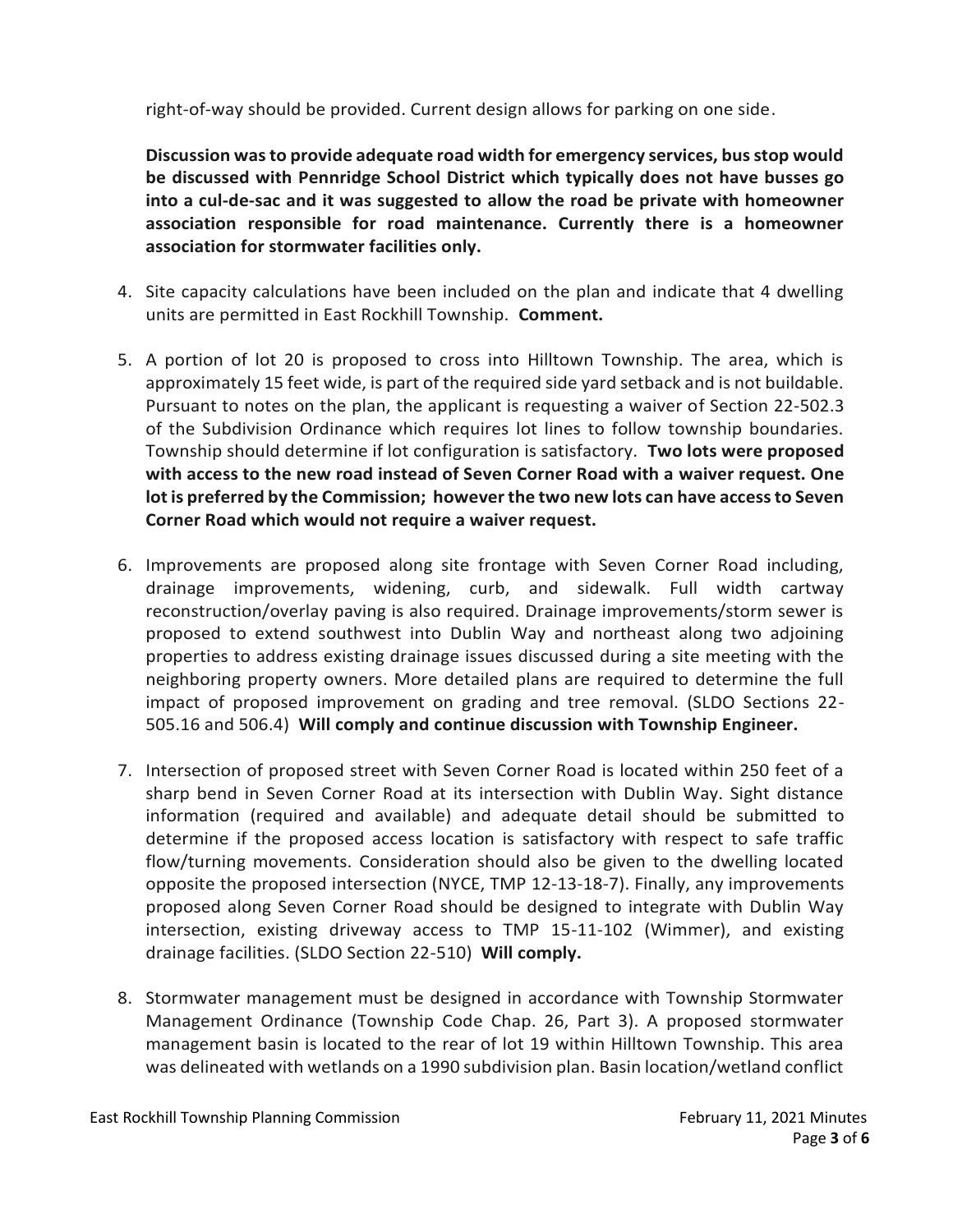should be clarified. The basin is proposed to discharge thru a pipe extension to Seven Corner Road via an easement between the adjoining Noll and Eberhardt properties. Appropriate approval/easements should be obtained by the applicant from adjoining property owner(s) who will be impacted by offsite stormwater discharge. Stormwater management calculations should also verify that downstream conveyance facilities are adequate for proposed flows. Finally, proposed grading over the storm pipe extension must also accommodate surface runoff which flows thru this area.

The northwest portion of the property drains to a different watershed/conveyance path than that where the main stormwater Basin A discharge is located. A small stormwater BMP appears to be proposed to the rear of lot 1O to address runoff to the northwest of the site. Stormwater management calculations should be submitted to verify that stormwater discharge is not increased to any existing drainage path/point of interest. **There was discussion on how many trees were proposed to be removed with stormwater installation which is unknown due to a landscape plan survey has not been done until roadway length has been resolved. It was noted there are dead ash trees that need to be removed and there is a 20 feet wide exisitng easement from a 1970 plan. Will comply to send to the Bucks County Planning Commission for a second review of the entire plan set and working with the Township Engineer.** 

- 9. East Rockhill Township sanitary sewer facilities exist within Seven Corner Road. Design to extend sanitary sewer to serve proposed lots within East Rockhill Township must be included with the preliminary plan. Applicant should also address proposed sanitary sewer service to the Hilltown Township portion of the property which is within Hilltown Township Water and Sewer Authority service area. (SLDO Section 22-520) Purchase of sanitary sewer EDUs from the appropriate Township/Authority should be resolved by the applicant. Sewage facilities planning modules should be prepared by the applicant and require approval by East Rockhill Township, Hilltown Township, and PADEP. (SLDO Section 22-407) **Water service will be with Perkasie Regional Authority and sewer is anticipated to be gravity from cul-de-sac with an inter-municipal agreement.**
- 10. Source of public water to serve the site must be identified by the developer. Site is located in the Perkasie Regional Authority service area within East Rockhill Township (the portion of the site within Hilltown Township is located within Hilltown Township Water and Sewer Authority service area). Plan proposes extension of PRA facilities in Seven Corner Road (near Firethorn Drive) to serve the entire site. Applicant should provide their service area. Any offsite extension of public water facilities may require additional restoration of Township roads. (SLDO Section 22-519) **Will comply.**
- 11. Recreation land in the amount of 1,500 sf per dwelling unit is required to be dedicated in accordance with Section 22-525.C(1) of the Subdivision Ordinance. In the alternate, the Township may accept a fee in-lieu-of land dedication pursuant to Township fee schedule. **Will comply.**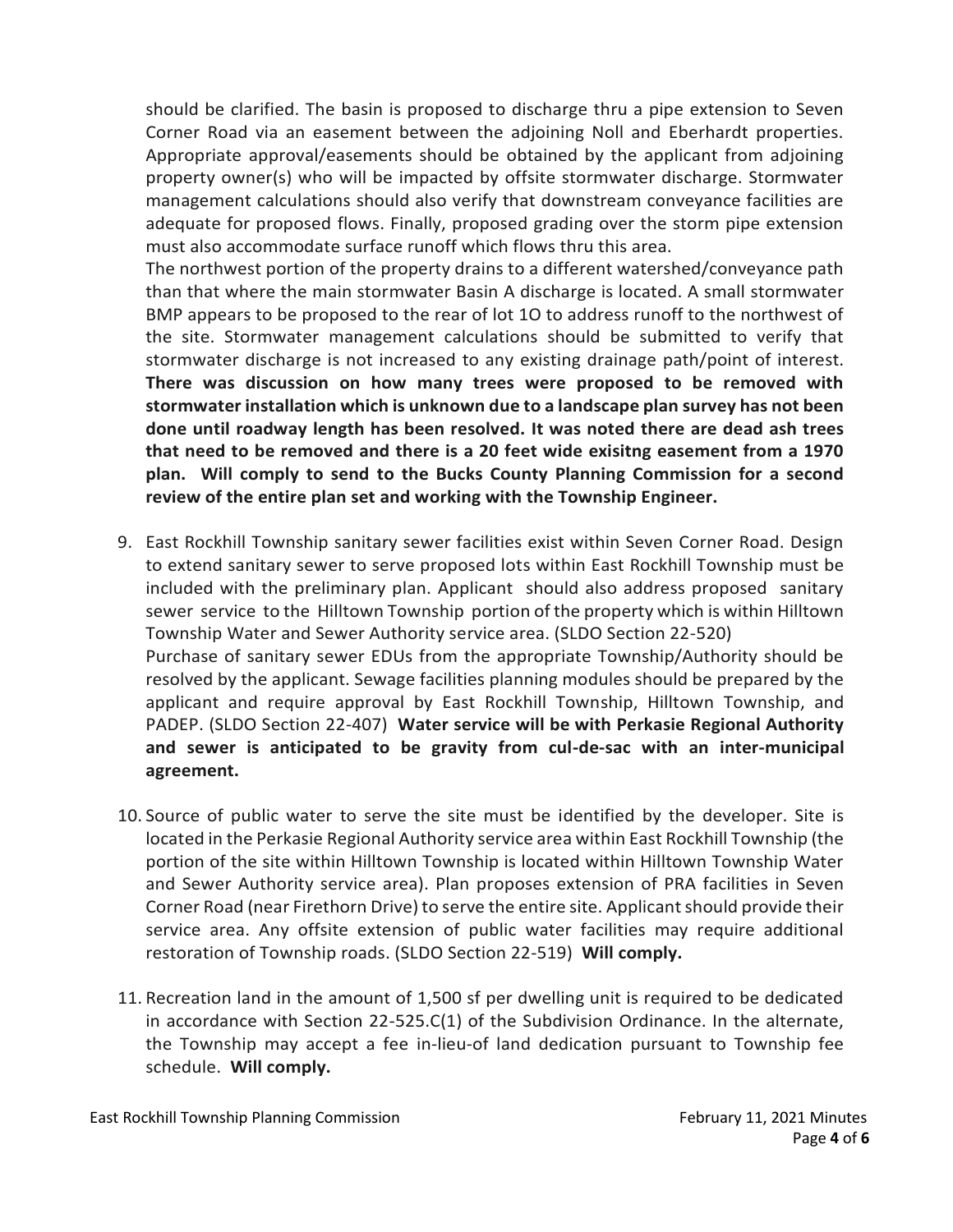- 12. Street/intersection lighting should be addressed on the plan in accordance with Section 22-526 of the Subdivision Ordinance. Proposed lighting should be consistent in both Townships. **Will comply.**
- 13. Preliminary plan should be revised to address reforestation/afforestation requirements of Section 22-515.8 of the Subdivision Ordinance. A comprehensive landscape plan should be submitted to address all planting requirements. (SLDO Section 22-515) **Will comply.**
- 14. Plans should be revised to address/include all preliminary plan and submission requirements as specified in Sections 22-305, 403, 406 and 407 of the Subdivision Ordinance. As discussed above, plans as submitted are incomplete. **Will comply.**
- 15. Applicant is required to provide proof of notice to adjoining property owners of the plan application in accordance with Section 22-403.13 of the Subdivision Ordinance. **Completed and will provide documents to Township.**
- 16. Any request(s) for waiver of Subdivision Ordinance requirements should be submitted in separate correspondence and include the Ordinance section(s) involved, minimum modification necessary, and basis for the request, at the time of preliminary plan submission. (SLDO Section 27-308) **Will comply.**
- 17. Comments should be received from Hilltown Township regarding the proposed development. Proposed subdivision layout and improvement design should be consistent and coordinated with the requirements of both Townships where possible. **Will comply.**

It was noted sidewalks are proposed on both sides of the street.

- Glen Wimmer, 1618 Seven Corner Road, questioned stormwater facilities. Stormwater was proposed to go into inlets at the back of new lots to collect groundwater. Buffer trees are to remain.
- Jennifer Wimmer, 1618 Seven Corner Road, requested additional buffering to deter trespassers on their farmed property.
- Mike White, 112 Dublin Way, stated he has experienced a house fire on a cul-de-sac and emergency personnel could not easily access the property which should be considered.
- Dean Wolf, 1621 Seven Corner Road, stated at the house fire two fire trucks could not park side by side.
- Cindy Wolf, 1621 Seven Corner Road, question how fire hydrant locations are determined. Emergency services will review the plan and make recommendation.